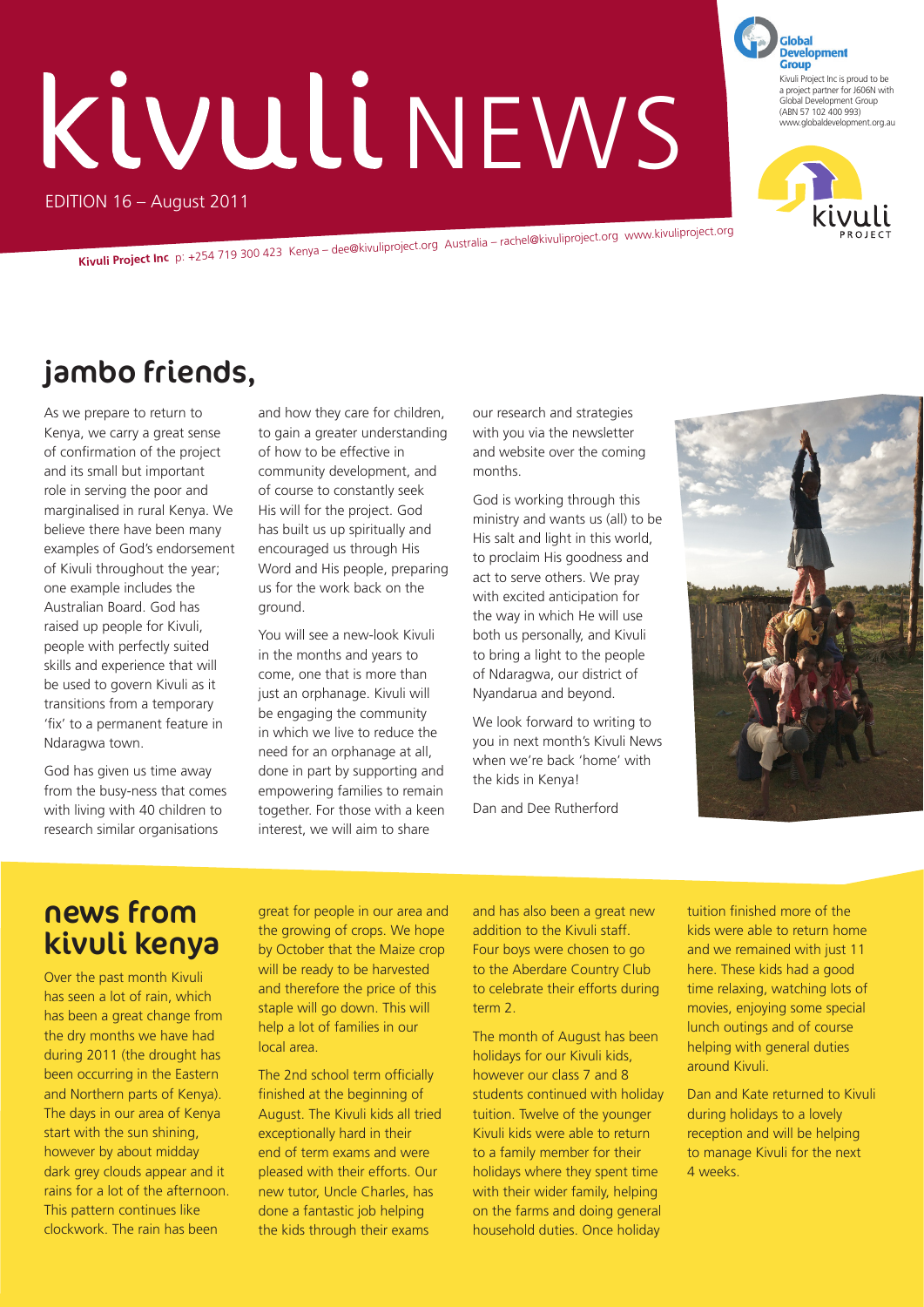## a word from a word from

It was a Monday, in the month of August, we went to the Aberdare Country Club. There were four boys; Nico, Bernard, Peter and myself. We also went with Auntie Anne, Auntie Loise and Uncle Charles. When we arrived we went for a short walk, then we went for lunch. We ate a lot of meat and rice. The meat was beef and fish. I ate so much I could not walk. I also had Blackcurrant Fanta to drink. After lunch, a tour guide took us for a walk around the grounds of the Country Club. We saw warthog, waterbuck, gazelle, zebra, giraffe and a peacock. After the walk we came home.

# Kelvin - class 7 Jane - class 6

One Sunday in August, Auntie Grace came to visit. She is a social worker and counsellor, who works in the nearby town of Nyahururu. She ran a session with the Kivuli girls about helping each other. She created a 'Tree of Friends' (see first page) where all the Kivuli girls were connected to each other. Then she told us about the meaning of our names. My second name, 'Wanjiru' means 'witch'. She also taught us about self-esteem and how to like ourselves the way we are and not to wish for better things to happen to us. She told us that we should accept ourselves. She promised us that she would visit us again another day. I really liked Auntie Grace, she was very friendly.





#### GDG conference

At the beginning of August Dan Rutherford (Kivuli Kenya) and David Craig (Kivuli Australia) attended their first Global Development Group (GDG) Partner's Conference in Brisbane.

We, along with a number of other grassroots projects, partner with GDG to carry out development work in impoverished areas around the world. There were projects from Brazil, Cambodia, PNG, India, Uganda and Tanzania to name a few.

Kivuli Project has the independence to plan and implement programs etc., and GDG, an Australian NGO, is responsible to AusAID (the Government department responsible for international projects) for Kivuli Project. That means that GDG has an important role in the governance of Kivuli, including approving our goals, being accountable for funds transferred from Australia, and providing assistance in planning, monitoring, reviewing and evaluating the project.

The conference covered topics such as the ACFID (Australian Council for International Development) code of conduct, development effectiveness and fundraising.





#### GoFundraise

The enticement of going into a draw for a free iPad was enough to convince the Chairmen to sign up for a GoFundraise account at the GDG conference. Having not won the iPad (which was probably a good thing as we weren't sure who was going to keep it – Dan, David, the children in Kenya…) we were forced to look at what GoFundraise actually do, and how Kivuli Project could use it.

GoFundraise allows supporters of a charity to raise money for it by organising their own fundraisers. Some popular ideas are for supporters to:

- run marathons
- shave their head
- forgo gifts at celebrations like birthday parties etc.
- climb a mountain
- host a barbeque, dinner party etc.

The ideas are endless. If you have a good idea and are interested in fundraising for Kivuli Project you can log on to www.gofundraise.com.au. Search for Kivuli Project under Charity or Cause and you will be taken to the Kivuli facepage, there you will be able to set up your own fundraiser. (It will require you to set up a login for security reasons).

If this sounds interesting and you would like assistance in creating your own fundraiser, or more information please email danh@kivuliproject.org